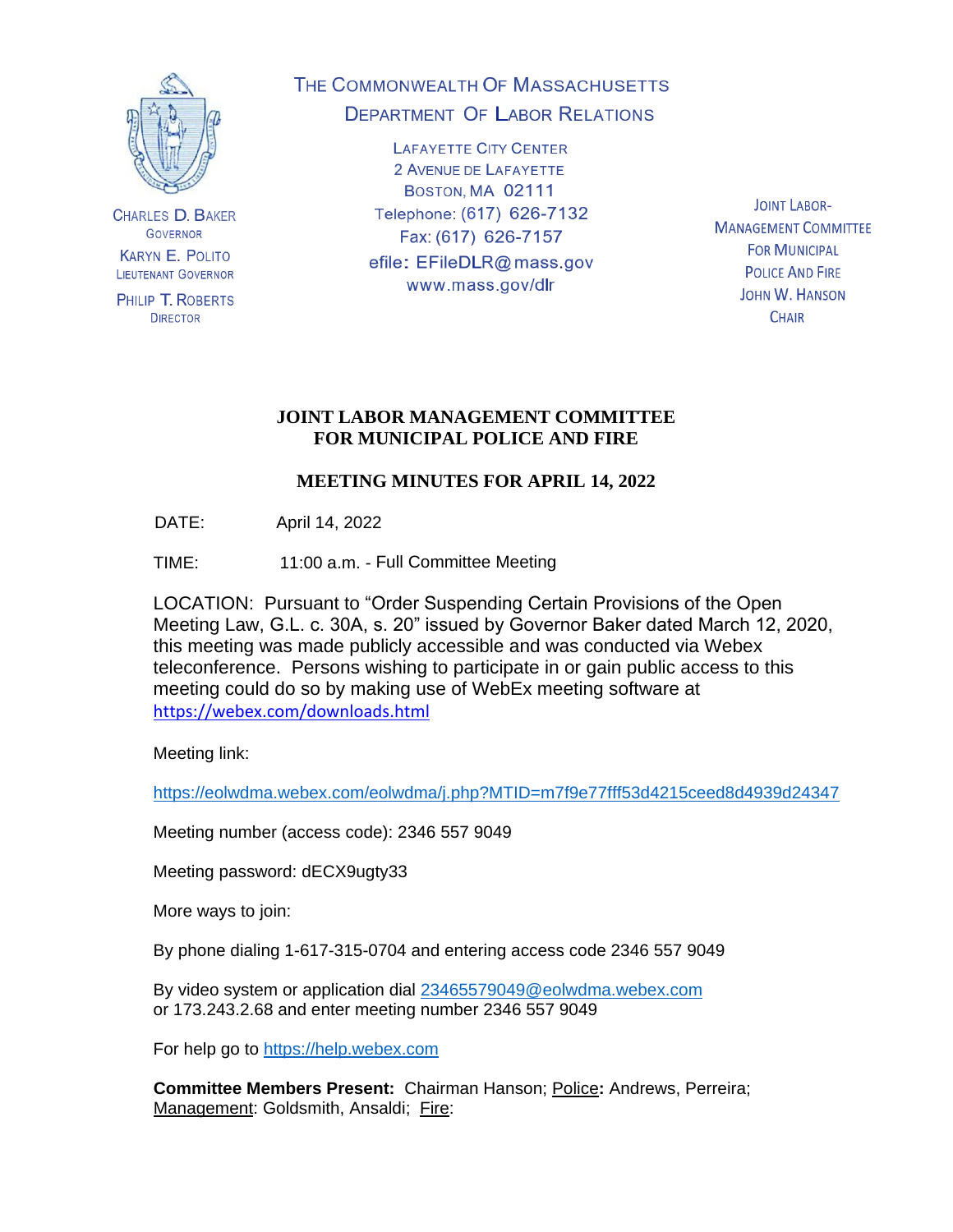**Alternates Present:** Fire: Keene, Cross, Young; Police: Nelson, Pedrini, Gibney Management: Bain, McCall.

**Staff Present:** Cummings**,** Driscoll**,** Hubley, Morgado.

**Others Present:** Philip Roberts (DLR); Dave Koffman (MMA).

#### **OPEN SESSION**

Chairman Hanson called the meeting to order at 11:02 A.M.

The Chair made some general opening comments and greetings and advised that the meeting was being recorded. The Chair called the roll of those present.

#### o *Administrative updates:*

Vote to accept the full Committee meeting minutes from March 24, 2022.

#### **Motion by Cross, seconded by Goldsmith: to accept the minutes from the Committee meeting on March 24, 2022, as presented.**

The Motion passed unanimously.

#### o *Chairman's Report:*

The Chair advised that an amendment was in the process of being filed to increase the FY 2023 budget of the JLMC by \$50,000 over the level funded \$250,000 proposed in the Governor's budget. The extra funding would be to cover staff costs and to provide any necessary funding to appoint a Vice-Chair. A joint letter of support from the three chairs is in the process of being prepared.

#### o **Act on the Nomination of Chairman**

The Chairman then turned the meeting over to DLR Director Philip Roberts at 11:11 AM.

**Motion by Cross, seconded by Goldsmith: to put the nominate John W. Hanson to serve as Chairman of the Joint Labor-Management Committee for Municipal Police and Fire pursuant to Chapter 589 of the Acts of 1987 onto the table.**

The Motion passed unanimously.

#### **Motion by Cross, seconded by Goldsmith: to close nominations.**

The Motion passed unanimously.

#### **On the main motion by Cross, seconded by Goldsmith: to nominate John W. Hanson to serve as Chairman of the Joint Labor-Management**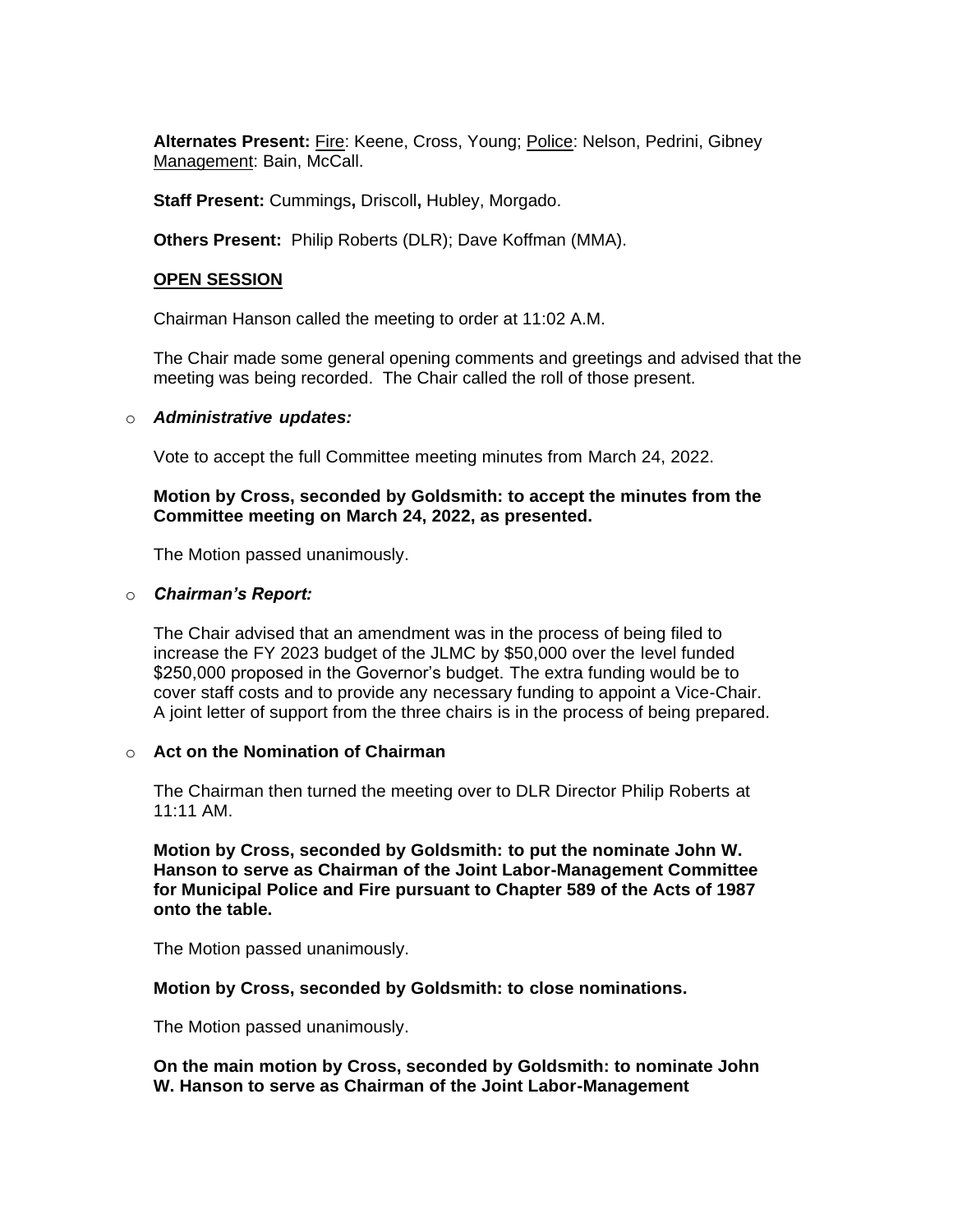### **Committee for Municipal Police and Fire pursuant to Chapter 589 of the Acts of 1987.**

The Motion passed unanimously.

Chairman Hanson returned to the meeting at 11:30 AM

## o *Review and Act on the following Petition, Jurisdiction and Awaiting Funding List (AFL) Cases:*

## 1. **JLM-22-9012 - Sturbridge Fire - Vote on Jurisdiction**

Mr. Hubley briefed the Committee on the status of this petition and informed the Committee that the investigation by him and Mr. Morgado has concluded, and a report was filed with the Committee identifying the issues in dispute. It is recommended that jurisdiction be granted.

**Motion by Cross, seconded by Goldsmith: to take jurisdiction in the case of the Teamsters Local 170 and the Town of Sturbridge, JLM-22-9012.** 

The Motion passed unanimously.

**Motion by Cross, seconded by Goldsmith: that the Committee vote to assign the following Committee members to the case of the Sturbridge Firefighters Local 170 Teamsters and the Town of Sturbridge – JLM-22- 9012 Matthew Reddy and David Keene for Fire and Kathleen Johnson for Management or substitutes as so designated and approved by the Fire and Management Chairs respectfully.**

The Motion passed unanimously.

## **2. JLM-22-9042 – Taunton Police Supervisors - Vote to Remove**

Mr. Cummings briefed the Committee on the status of this petition. He advised that the parties had settled the dispute before an investigation was conducted,

## **Motion by Andrews, seconded by Goldsmith: To remove the case.**

The Motion passed unanimously.

## 3. **JLM-22-9167 - Salem Fire - Vote on Jurisdiction**

Mr. Morgado briefed the Committee on the status of this petition and informed the Committee that the investigation by him and Mr. Hubley has concluded, and a report was filed with the Committee identifying the issues in dispute. It is recommended that jurisdiction be granted.

## **Motion by Cross, seconded by Goldsmith: to take jurisdiction in the case of the Salem Firefighters Local 172 IAFF and the City of Salem – JLM-22-9167.**

The Motion passed unanimously.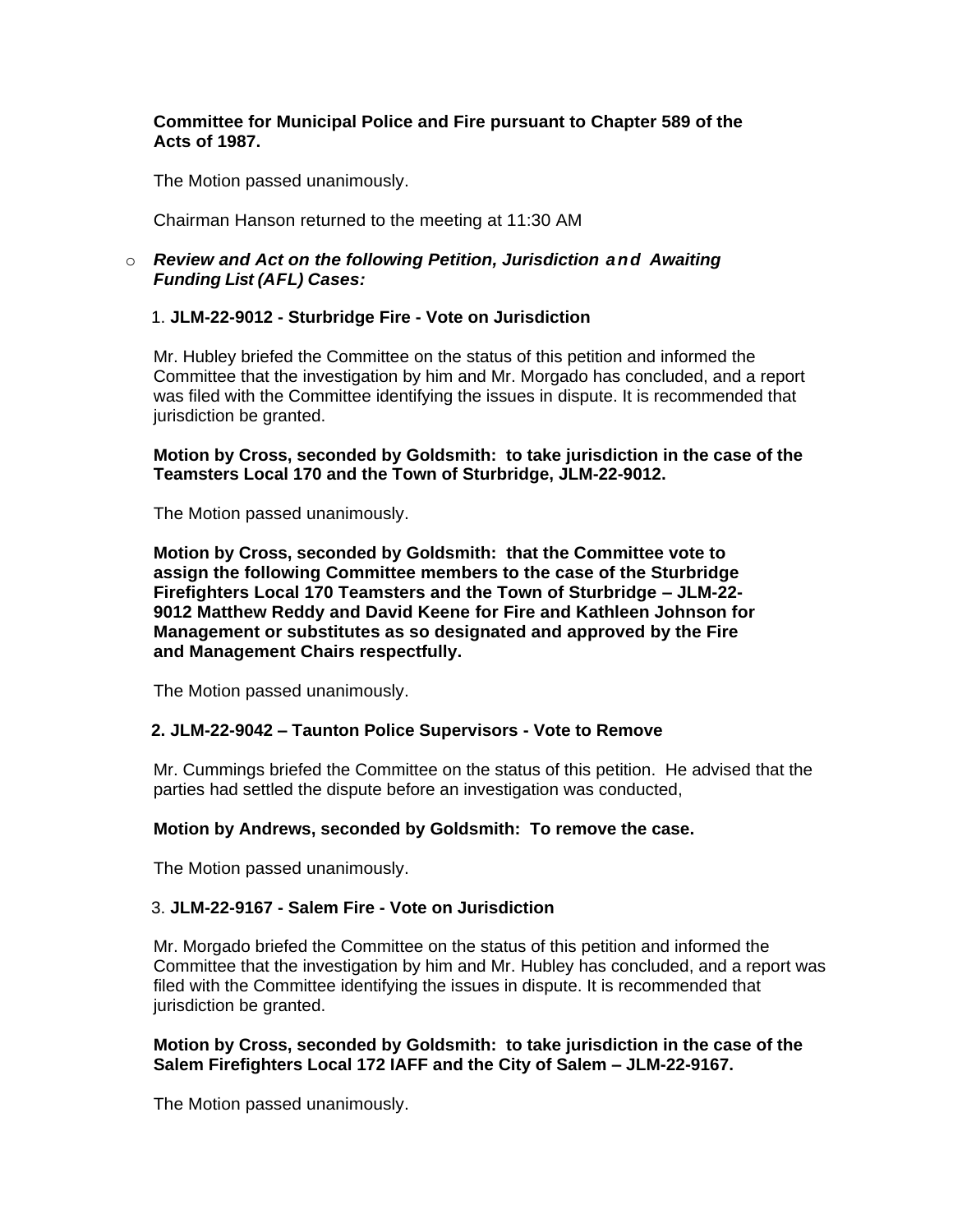**Motion by Cross, seconded by Goldsmith: that the Committee vote to assign the following Committee members to the case of the Salem Firefighters Local 172 IAFF and the City of Salem – JLM-22-9167, Matthew Reddy and William Cross for Fire and Dean Mazzarella for Management or substitutes as so designated and approved by the Fire and Management Chairs respectfully.**

The Motion passed unanimously.

## 4. **JLM-22-8649 – Amherst Fire – Tentative Agreement**

Mr. Hubley reported that a tentative agreement has been reached by the parties subject to ratification.

## **5. JLM-21-8700 – North Reading Fire – Move to Awaiting Funding**

Mr. Morgado reported that the tentative agreement reached March 2, 2022, has now been ratified by the parties. The agreement will be subject to a funding request at an upcoming town meeting.

## **Motion by Cross, seconded by Goldsmith: that the Committee vote to move JLM-21-9700 – North Reading Fire to the Awaiting Funding List.**

**T**he Motion passed unanimously.

# **6. JLM-21-8773 – Norwood Fire – Remove**

Mr. Hubley reported that the tentative agreement reached on or about March 7, 2022, has now been ratified by the parties. The agreement will not require a funding request and accordingly can now be removed.

### **Motion by Cross, seconded by Goldsmith: that the Committee vote to remove JLM-21-8773 – Norwood Fire from the active case list**

The Motion passed unanimously.

## **7. JLM-21-8810 – Falmouth Fire – Remove**

Mr. Driscoll reported that the tentative agreement has now been ratified by the parties. The agreement will not require a funding request and accordingly can now be removed.

## **Motion by Cross, seconded by Goldsmith: that the Committee vote to remove JLM-21-8810 – Falmouth Fire from the active case list**

The Motion passed unanimously.

## **8. JLM-21-8899 – Attleboro Police – Remove**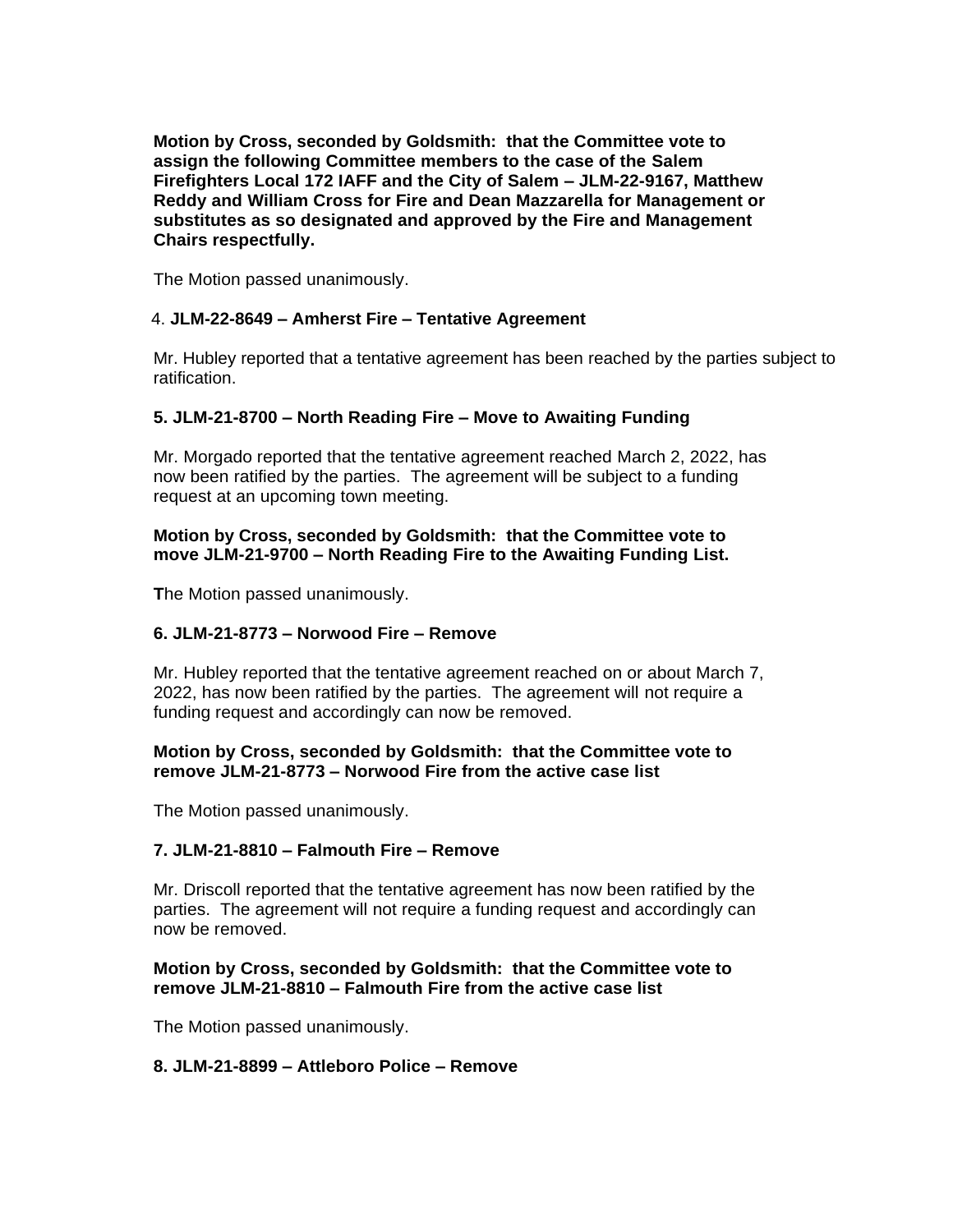Mr. Cummings reported that the tentative agreement reached by the parties on January 20, 2022, has now been ratified by the parties. The agreement is funded and accordingly can now be removed.

#### **Motion by Andrews, seconded by Goldsmith: that the Committee vote to remove JLM-21-8899 – Attleboro Police from the active case list**

The Motion passed unanimously.

## **9. JLM-21-8913 – Melrose Police – Vote to 3(a) Hearing**

Mr. Cummings reported despite the best efforts of the Committee members and senior staff that the parties are still unable to reach an agreement. The panel members recommend that a 3(a) hearing be authorized, and that additional mediation take place the day of the hearing.

**Motion by Andrews, seconded by Goldsmith: that the Committee find that in the matter of the Melrose Patrol Officers Association and the City of Melrose - JLM-21-8913, the issues have remained unresolved for an unreasonable period of time resulting in the apparent exhaustion of the process of collective bargaining, and that the Committee vote to hold a hearing pursuant to Section 1, subsection 3(a), as set forth in Chapter 589 of the Acts of 1987, with the panel members consisting of Richard Pedrini (Labor) and Gerard Hayes (Management), or other Committee members and/or senior staff that may be substituted as necessary by the respective Labor and/or Management Chairs pursuant to the rules, policies, and procedures of the Committee, and any other applicable provisions of law, with said panel to be chaired by John Hanson.**

The Motion passed unanimously.

#### **10. JLM-21-8983 – Westport Police – Vote to 3(a) Hearing**

Mr. Cummings reported despite the best efforts of the Committee members and senior staff that the parties are still unable to reach an agreement. The panel members recommend that a 3(a) hearing be authorized, and that additional mediation take place the day of the hearing.

**Motion by Andrews, seconded by Goldsmith: that the Committee find that in the matter of the Westport Police Association and the Town of Westport – JLM-21-8983, the issues have remained unresolved for an unreasonable period of time resulting in the apparent exhaustion of the process of collective bargaining, and that the Committee vote to hold a hearing pursuant to Section 1, subsection 3(a), as set forth in Chapter 589 of the Acts of 1987, with the panel members consisting of Timothy Gibney or Alan Andrews (Labor) and Frank Frederickson (Management), or other Committee members and/or senior staff that may be substituted as necessary by the respective Labor and/or Management Chairs pursuant to the rules, policies, and procedures of the Committee, and any other applicable provisions of law, with said panel to be chaired by John Hanson**